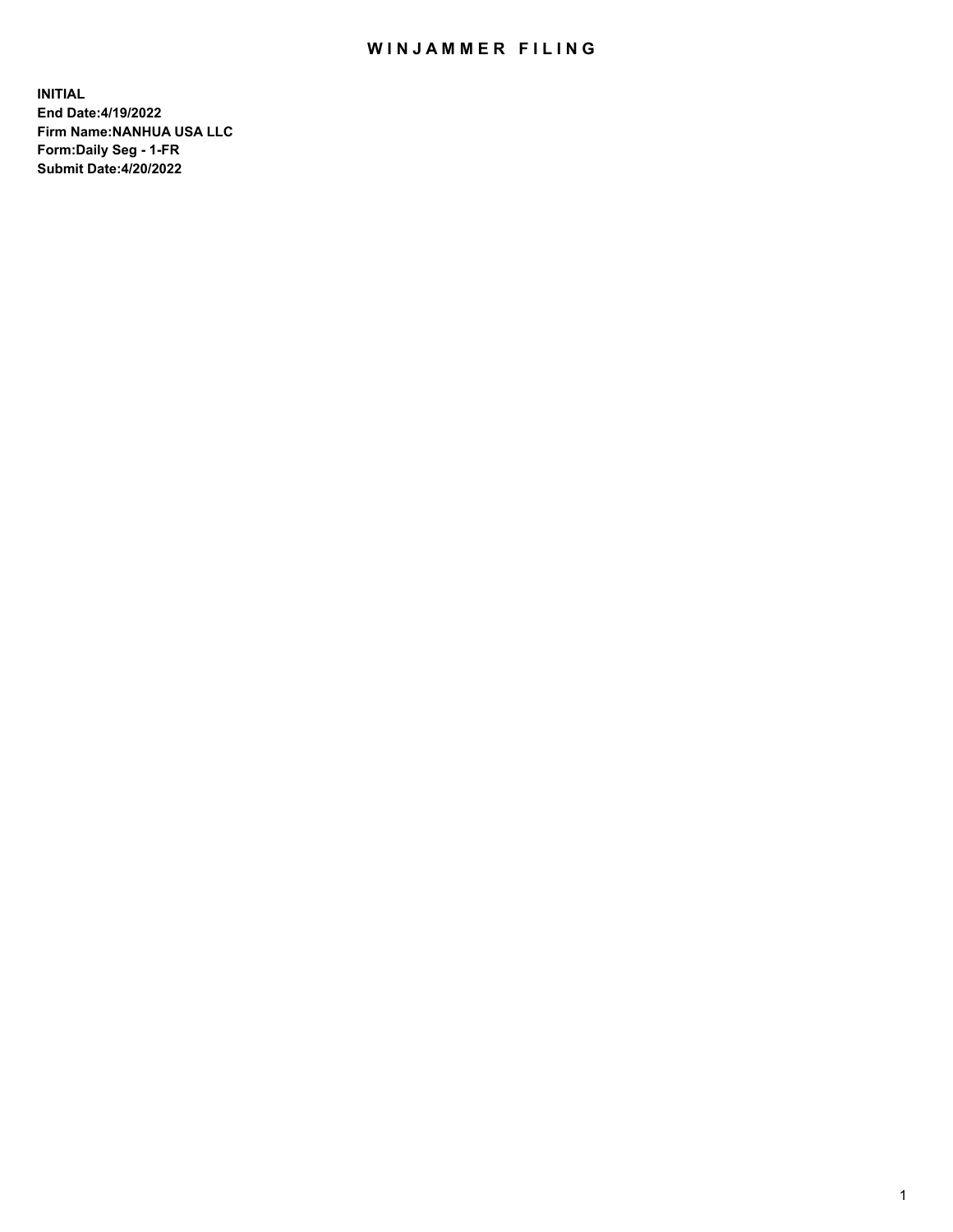### **INITIAL End Date:4/19/2022 Firm Name:NANHUA USA LLC Form:Daily Seg - 1-FR Submit Date:4/20/2022 Daily Segregation - Cover Page**

Name of Company **NANHUA USA LLC** [0010] Contact Name **Tracy Yuan** [0040] Contact Phone Number **+1 (312) 526-3930** [0060] Contact Email Address **tracy.yuan@nanhua-usa.com** [0065] FCM's Customer Segregated Funds Residual Interest Target (choose one): a. Minimum dollar amount: ; or **3,500,000** [8930] b. Minimum percentage of customer segregated funds required:% ; or **0** [8940] c. Dollar amount range between:and; or **0** [8950] **0** [8951] d. Percentage range of customer segregated funds required between:% and%. **0** [8960] **0** [8961] FCM's Customer Secured Amount Funds Residual Interest Target (choose one): a. Minimum dollar amount: ; or **100,000** [8970] b. Minimum percentage of customer secured funds required:% ; or **0** [8980] c. Dollar amount range between:and; or **0** [8990] **0** [8991] d. Percentage range of customer secured funds required between:% and%. **0** [9000] **0** [9001] FCM's Cleared Swaps Customer Collateral Residual Interest Target (choose one): a. Minimum dollar amount: ; or **0** [9010] b. Minimum percentage of cleared swaps customer collateral required:% ; or **0** [9020] c. Dollar amount range between:and; or **0** [9030] **0** [9031] d. Percentage range of cleared swaps customer collateral required between:% and%. **0** [9040] **0** [9041]

Attach supporting documents CH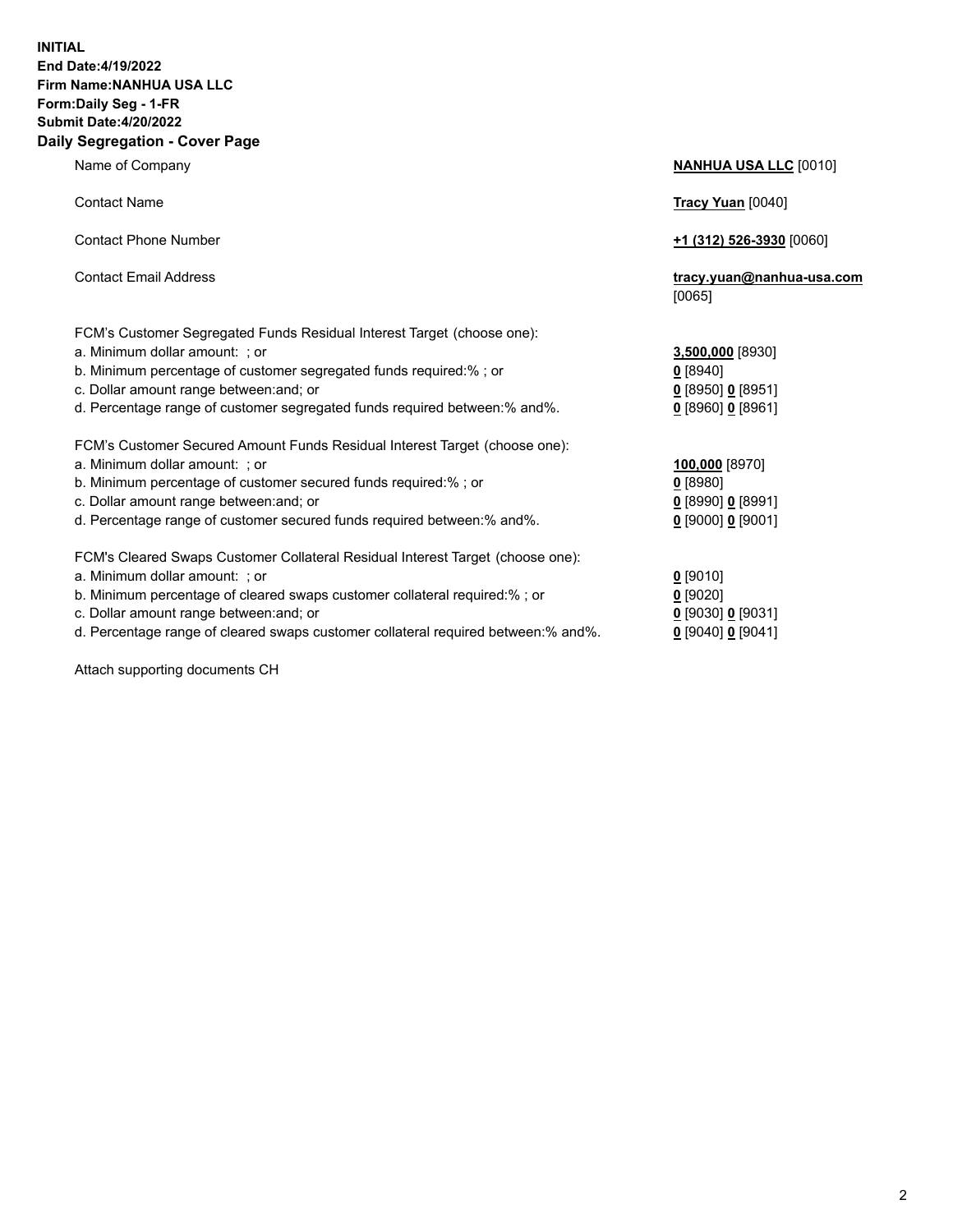**INITIAL End Date:4/19/2022 Firm Name:NANHUA USA LLC Form:Daily Seg - 1-FR Submit Date:4/20/2022**

### **Daily Segregation - Secured Amounts**

|     | Foreign Futures and Foreign Options Secured Amounts                                         |                                      |
|-----|---------------------------------------------------------------------------------------------|--------------------------------------|
|     | Amount required to be set aside pursuant to law, rule or regulation of a foreign            | $0$ [5605]                           |
|     | government or a rule of a self-regulatory organization authorized thereunder                |                                      |
| 1.  | Net ledger balance - Foreign Futures and Foreign Option Trading - All Customers             |                                      |
|     | A. Cash                                                                                     | 336,590 [5615]                       |
|     | B. Securities (at market)                                                                   | $0$ [5617]                           |
| 2.  | Net unrealized profit (loss) in open futures contracts traded on a foreign board of trade   | $-2,530$ [5625]                      |
| 3.  | Exchange traded options                                                                     |                                      |
|     | A. Market value of open option contracts purchased on a foreign board of trade              | $0$ [5635]                           |
|     | B. Market value of open contracts granted (sold) on a foreign board of trade                | $0$ [5637]                           |
| 4.  | Net equity (deficit) (add lines 1. 2. and 3.)                                               | 334,060 [5645]                       |
| 5.  | Account liquidating to a deficit and account with a debit balances - gross amount           | $0$ [5651]                           |
|     | Less: amount offset by customer owned securities                                            | $0$ [5652] $0$ [5654]                |
| 6   | Amount required to be set aside as the secured amount - Net Liquidating Equity              | 334,060 [5655]                       |
|     | Method (add lines 4 and 5)                                                                  |                                      |
| 7.  | Greater of amount required to be set aside pursuant to foreign jurisdiction (above) or line | 334,060 [5660]                       |
|     | 6.                                                                                          |                                      |
|     | FUNDS DEPOSITED IN SEPARATE REGULATION 30.7 ACCOUNTS                                        |                                      |
| 1.  | Cash in Banks                                                                               |                                      |
|     | A. Banks located in the United States                                                       | 634,660 [5700]                       |
|     | B. Other banks qualified under Regulation 30.7                                              | 0 [5720] 634,660 [5730]              |
| 2.  | <b>Securities</b>                                                                           |                                      |
|     | A. In safekeeping with banks located in the United States                                   | $0$ [5740]                           |
|     | B. In safekeeping with other banks qualified under Regulation 30.7                          | 0 [5760] 0 [5770]                    |
| 3.  | Equities with registered futures commission merchants                                       |                                      |
|     | A. Cash                                                                                     | $0$ [5780]                           |
|     | <b>B.</b> Securities                                                                        | $0$ [5790]                           |
|     | C. Unrealized gain (loss) on open futures contracts                                         | $0$ [5800]                           |
|     | D. Value of long option contracts                                                           | 0[5810]                              |
|     | E. Value of short option contracts                                                          | 0 [5815] 0 [5820]                    |
| 4.  | Amounts held by clearing organizations of foreign boards of trade                           |                                      |
|     | A. Cash                                                                                     | $0$ [5840]                           |
|     | <b>B.</b> Securities                                                                        | $0$ [5850]                           |
|     | C. Amount due to (from) clearing organization - daily variation                             | 0[5860]                              |
|     | D. Value of long option contracts                                                           | $0$ [5870]                           |
|     | E. Value of short option contracts                                                          | 0 [5875] 0 [5880]                    |
| 5.  | Amounts held by member of foreign boards of trade                                           |                                      |
|     | A. Cash                                                                                     | 58,272 [5900]                        |
|     | <b>B.</b> Securities                                                                        | $0$ [5910]                           |
|     | C. Unrealized gain (loss) on open futures contracts                                         | -2,530 [5920]                        |
|     | D. Value of long option contracts                                                           | $0$ [5930]                           |
|     | E. Value of short option contracts                                                          | <u>0</u> [5935] <b>55,742</b> [5940] |
| 6.  | Amounts with other depositories designated by a foreign board of trade                      | $0$ [5960]                           |
| 7.  | Segregated funds on hand                                                                    | $0$ [5965]                           |
| 8.  | Total funds in separate section 30.7 accounts                                               | 690,402 [5970]                       |
| 9.  | Excess (deficiency) Set Aside for Secured Amount (subtract line 7 Secured Statement         | 356,342 [5680]                       |
|     | Page 1 from Line 8)                                                                         |                                      |
| 10. | Management Target Amount for Excess funds in separate section 30.7 accounts                 | 100,000 [5980]                       |
| 11. | Excess (deficiency) funds in separate 30.7 accounts over (under) Management Target          | 256,342 [5985]                       |
|     |                                                                                             |                                      |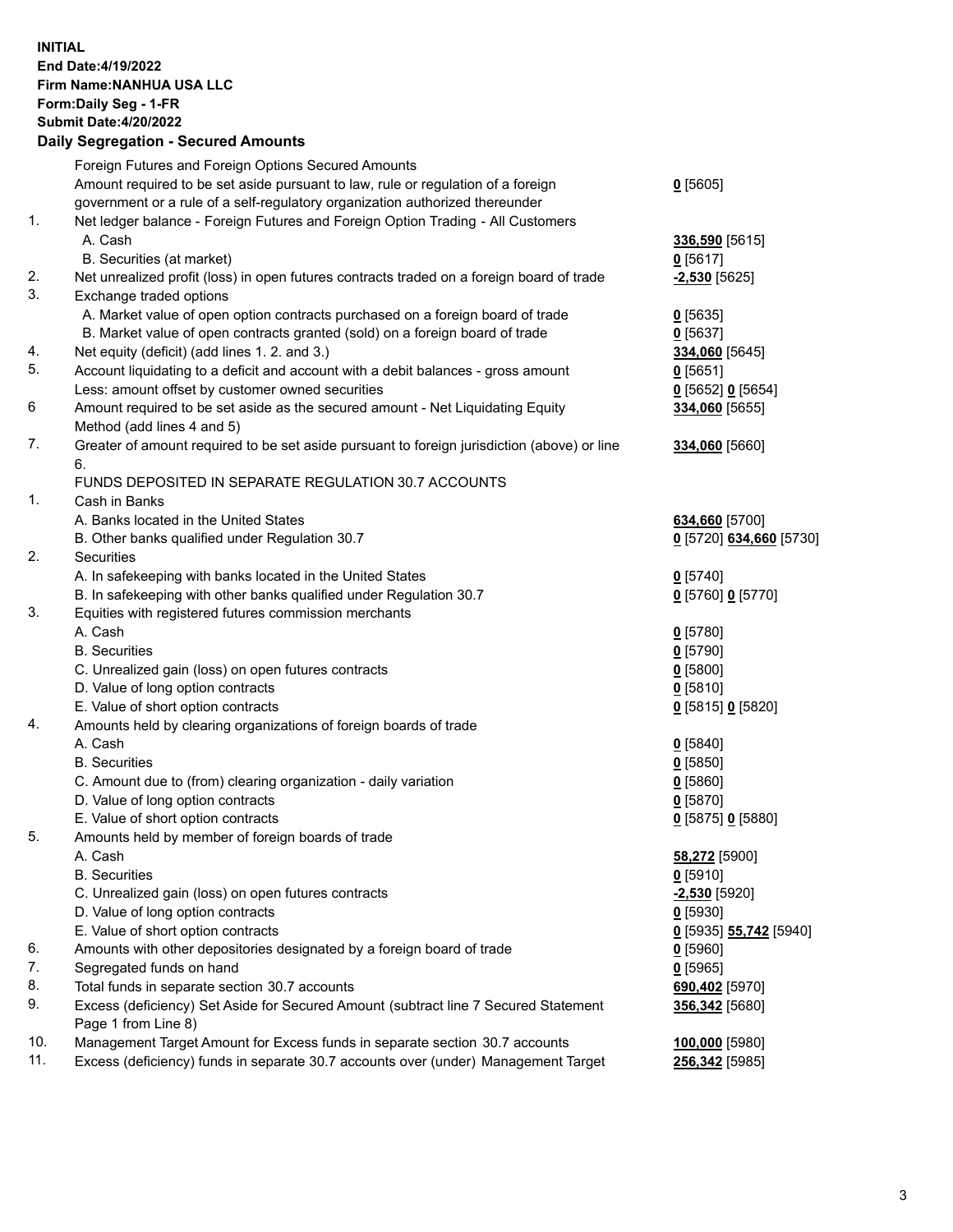**INITIAL End Date:4/19/2022 Firm Name:NANHUA USA LLC Form:Daily Seg - 1-FR Submit Date:4/20/2022 Daily Segregation - Segregation Statement** SEGREGATION REQUIREMENTS (Section 4d(2) of the CEAct) 1. Net ledger balance A. Cash **197,611,398** [5000] B. Securities (at market) **991,919** [5010] 2. Net unrealized profit (loss) in open futures contracts traded on a contract market **18,366,852** [5020] 3. Exchange traded options A. Market value of open option contracts purchased on a contract market **1,837,324** [5030] B. Market value of open option contracts granted (sold) on a contract market **-12,582,990** [5040] 4. Net Equity (deficit) (add lines 1, 2, and 3) **206,224,503** [5050] 5. Accounts liquidating to a deficit and accounts with debit balances - gross amount **0** [5060] Less: amount offset by customer owned securities **0** [5070] **0** [5080] 6. Amount required to be segregated (add lines 4 and 5) **206,224,503** [5090] FUNDS IN SEGREGATED ACCOUNTS 7. Deposited in segregated funds bank accounts A. Cash **4,349,749** [5100] B. Securities representing investment of customers' funds (at market) **0** [5110] C. Securities held for particular customers or option customers in lieu of cash (at market) **0** [5120] 8. Margins on deposit with derivatives clearing organizations of contract markets A. Cash **221,621,128** [5130] B. Securities representing investment of customers' funds (at market) **0** [5140] C. Securities held for particular customers or option customers in lieu of cash (at market) **991,919** [5150] 9. Net settlement from (to) derivatives clearing organizations of contract markets **3,706,940** [5160] 10. Exchange traded options A. Value of open long option contracts **1,837,324** [5170] B. Value of open short option contracts **-12,582,990** [5180] 11. Net equities with other FCMs A. Net liquidating equity **0** [5190] B. Securities representing investment of customers' funds (at market) **0** [5200] C. Securities held for particular customers or option customers in lieu of cash (at market) **0** [5210] 12. Segregated funds on hand **0** [5215] 13. Total amount in segregation (add lines 7 through 12) **219,924,070** [5220] 14. Excess (deficiency) funds in segregation (subtract line 6 from line 13) **13,699,567** [5230] 15. Management Target Amount for Excess funds in segregation **3,500,000** [5240] 16. Excess (deficiency) funds in segregation over (under) Management Target Amount Excess **10,199,567** [5250]